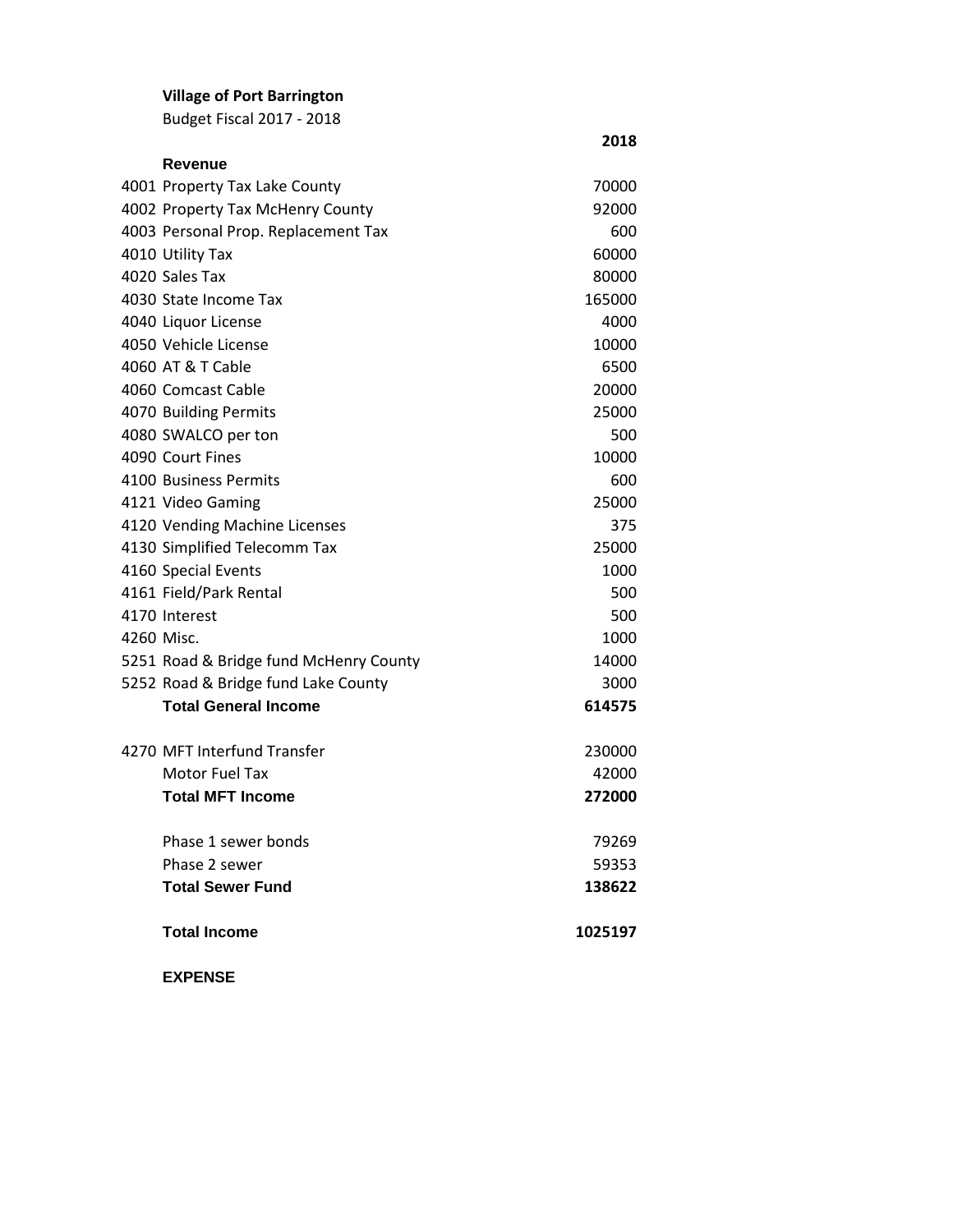| <b>Administration</b> |  |
|-----------------------|--|
|                       |  |

| 5001 Salaries                      |        |
|------------------------------------|--------|
|                                    | 130000 |
| 5005 Payroll Taxes                 | 10500  |
| 5006 Pension                       | 13500  |
| 5010 Officials Expense             | 7300   |
| 5015 Maintenance Bldg              | 5000   |
| 5020 Engineering Svces             | 10000  |
| 5025 Legal Services                | 35000  |
| 5030 Professional Svces            | 7000   |
| 5035 utilities                     | 25000  |
| 5040 Computer Svces                | 4000   |
| 5045 General Insurance             | 0      |
| <b>Health Insurance</b>            | 50000  |
| Liability/Property Insurance       | 29000  |
| 5050 Office Supplies               | 6000   |
| 5055 Dues                          | 3500   |
| 5056 Scholarship Fund              | 500    |
| 5057 Training                      | 3000   |
| 5060 Misc.                         | 2000   |
| <b>Total Administration</b>        | 341300 |
|                                    |        |
| <b>Building &amp; Zoning</b>       |        |
| 5110 Legal                         | 3000   |
| 5105 Inspection Svces              | 30500  |
| 5120 Prof Svces Engineering        | 2000   |
| 5150 Office Supplies               | 1000   |
| <b>Total Building &amp; Zoning</b> | 36500  |
| <b>Health &amp; Safety</b>         |        |
| 5201 Salaries                      | 500    |
| 5210 Mosquito Abatement            | 1000   |
| 5215 Trash and Junk Collection     | 2000   |
| 5230 Swalco Dues                   | 1500   |
| 5235 Equipt & Supplies             | 1000   |
| <b>5240 PBERT</b>                  | 500    |
| 5245 Emergency Management          | 2000   |
| 5250 Channel Maintenance           | 5000   |

**Total Health & Safety 14000**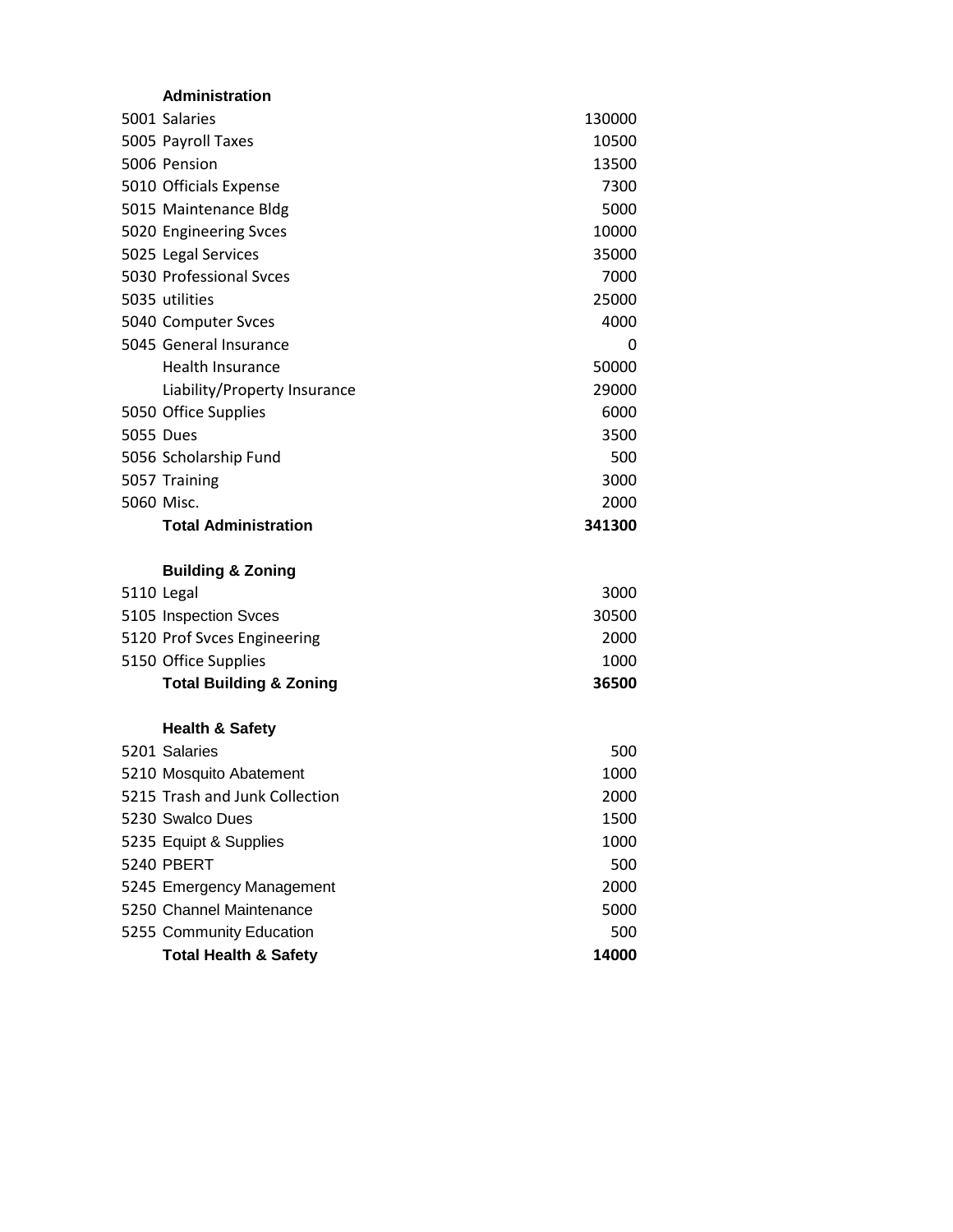### **Parks & Beaches**

|           | 5310 Equipment Repairs           | 1500  |
|-----------|----------------------------------|-------|
|           | 5315 Sand, Gravel, Topsoil       | 5000  |
|           | 5330 Trail Const & Fencing       | 500   |
|           | 5335 Building maintenance        | 500   |
|           | 5340 New Equipment               | 14000 |
|           | 5355 Special Events              | 6500  |
| 5365 Fuel |                                  | 3500  |
|           | 5375 Landscaping                 | 1500  |
|           | 5380 Park Development            | 3500  |
|           | 5381 Port-o-potty                | 1500  |
|           | 5391 Geese Control               | 1500  |
|           | <b>Total Parks &amp; Beaches</b> | 39500 |

## **Police Department**

| <b>Total Police Department</b> | 93000 |
|--------------------------------|-------|
| 5483 Other Prof Syce           | 12000 |
| 5482 Lake County Police        | 38000 |
| 5481 McHenry County Police     | 43000 |

### **Streets & Roads**

|           | <b>Total Streets &amp; Roads</b> | 64500 |
|-----------|----------------------------------|-------|
| 5565 Fuel |                                  | 3500  |
|           | 5560 Resurface                   | 7000  |
|           | 5555 Street Sweeping             | 1000  |
|           | 5550 Signs                       | 1500  |
|           | 5545 Snow Removal Contract Syces | 1000  |
|           | 5540 Road Patching               | 10000 |
|           | 5535 New Equipment               | 5000  |
|           | 5530 Plantings and Trees         | 500   |
|           | 5525 Road Salt                   | 15000 |
|           | 5520 Engineering Svces           | 1000  |
|           | 5515 Other Road Gravel           | 500   |
|           | 5510 Maintenance Equip           | 5500  |
|           | 5502 Salaries - Snow Removal     | 13000 |

## **Forestry**

| <b>Total Forestry</b> | 14000 |
|-----------------------|-------|
| 6035 Equipment        | 4000  |
| 6075 Plantings        | 4000  |
| 6070 Tree Maintenance | 6000  |